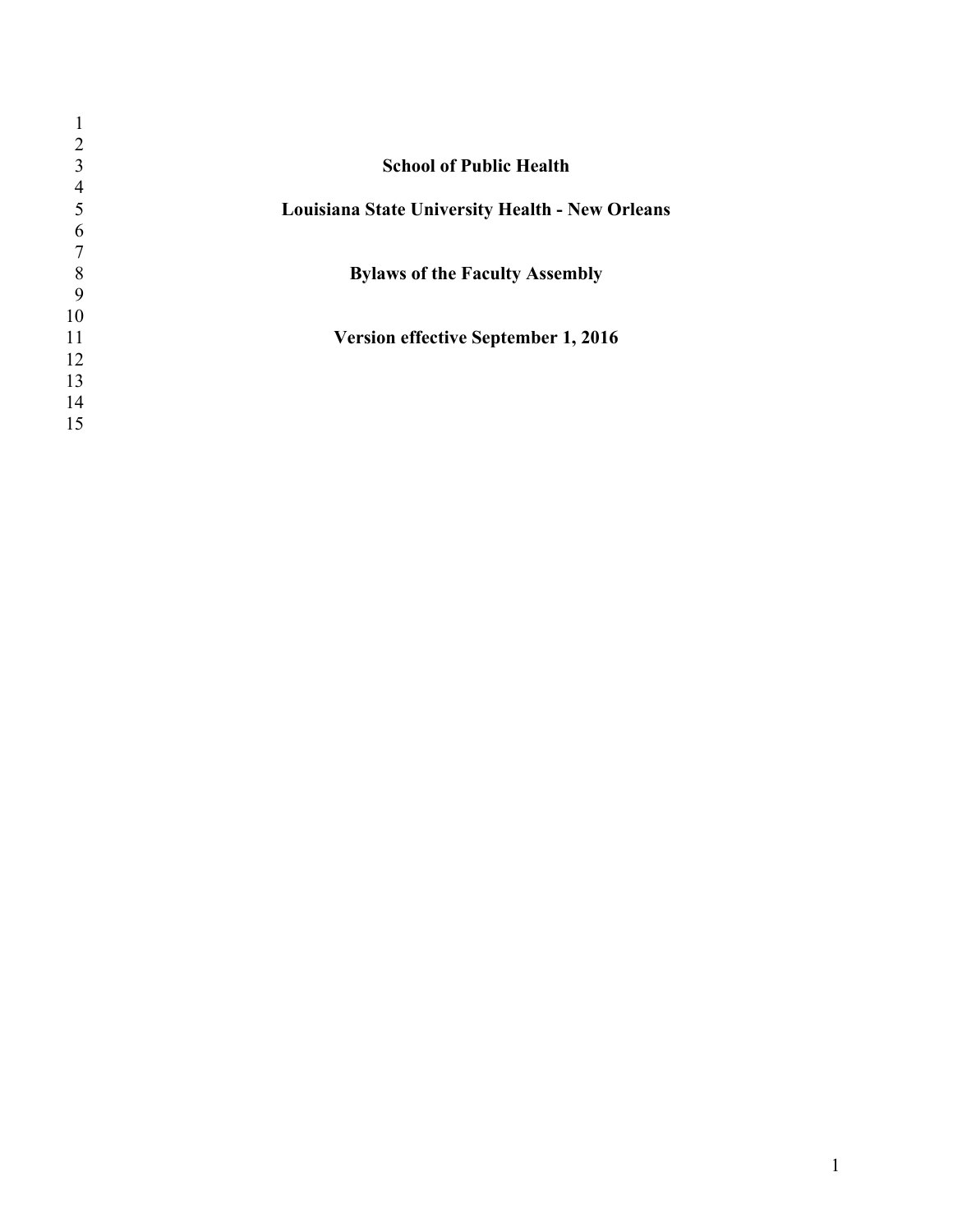| <b>PREAMBLE</b>                                                                                                                                                                                                                                                                                                                                                                                                                                                                                                                                                                                                                                                                                                                                                                                                          |
|--------------------------------------------------------------------------------------------------------------------------------------------------------------------------------------------------------------------------------------------------------------------------------------------------------------------------------------------------------------------------------------------------------------------------------------------------------------------------------------------------------------------------------------------------------------------------------------------------------------------------------------------------------------------------------------------------------------------------------------------------------------------------------------------------------------------------|
| The Bylaws of the Faculty Assembly of the Louisiana State University Health - New Orleans<br>(LSU Health-NO) School of Public Health (SPH) are established within the guidelines set forth<br>by the Louisiana State University and the Louisiana State University Health - New Orleans. The<br>Bylaws establish the policies and procedures by which the School of Public Health fulfills its<br>mission.                                                                                                                                                                                                                                                                                                                                                                                                               |
| The mission of the LSU Health-NO School of Public Health is to advance health and well-being<br>of the population through education and research with focus on issues affecting Louisiana.                                                                                                                                                                                                                                                                                                                                                                                                                                                                                                                                                                                                                               |
| This mission is accomplished through promoting the highest levels of intellectual and<br>professional endeavors in instruction, research, and service in the field of Public Health.                                                                                                                                                                                                                                                                                                                                                                                                                                                                                                                                                                                                                                     |
| <b>ARTICLE I. NAME</b>                                                                                                                                                                                                                                                                                                                                                                                                                                                                                                                                                                                                                                                                                                                                                                                                   |
| <b>NAME</b><br>This organization shall be known as the Louisiana State University Health - New Orleans School<br>of Public Health Faculty Assembly, hereafter referred to as Faculty Assembly.                                                                                                                                                                                                                                                                                                                                                                                                                                                                                                                                                                                                                           |
| <b>ARTICLE II. PURPOSE AND PRINCIPLE</b>                                                                                                                                                                                                                                                                                                                                                                                                                                                                                                                                                                                                                                                                                                                                                                                 |
| <b>PURPOSE</b><br>The purpose of the Faculty Assembly is to implement the legislative powers of the faculty in the<br>course of their fulfillment of the mission of the LSU Health-NO School of Public Health. The<br>goal of the Faculty Assembly in the governance of the School of Public Health is to foster an<br>active, informed faculty, and to promote open communication among all members of the<br>community of the School of Public Health pursuant to the School's Mission and Strategic Plan.                                                                                                                                                                                                                                                                                                             |
| <b>PRINCIPLE</b><br>Decisions and responsibilities of the Faculty Assembly provide for shared authority and<br>interdependent accountability for academic and professional issues, policies, standards, and<br>procedures to promote excellence in teaching, scholarship, research, and service.                                                                                                                                                                                                                                                                                                                                                                                                                                                                                                                         |
| <b>FUNCTION</b><br>The general functions of the Faculty Assembly are as follows:<br>The Assembly shall serve as the representative voice of the faculty, providing a means of<br>communication among faculty members, and between the faculty and the Dean and<br>Administration of LSU Health-NO School of Public Health. The Assembly shall review the<br>governance of the School of Public Health, and make recommendations and approve changes in<br>existing policies or establish new policies relating to the LSU Health-NO School of Public<br>Health brought to the Assembly for consideration by the Dean or by its own members. To this<br>end, the Faculty Assembly shall create committees and convene the faculty to:<br>Determine policies for admission, progression, and graduation of students.<br>1. |
|                                                                                                                                                                                                                                                                                                                                                                                                                                                                                                                                                                                                                                                                                                                                                                                                                          |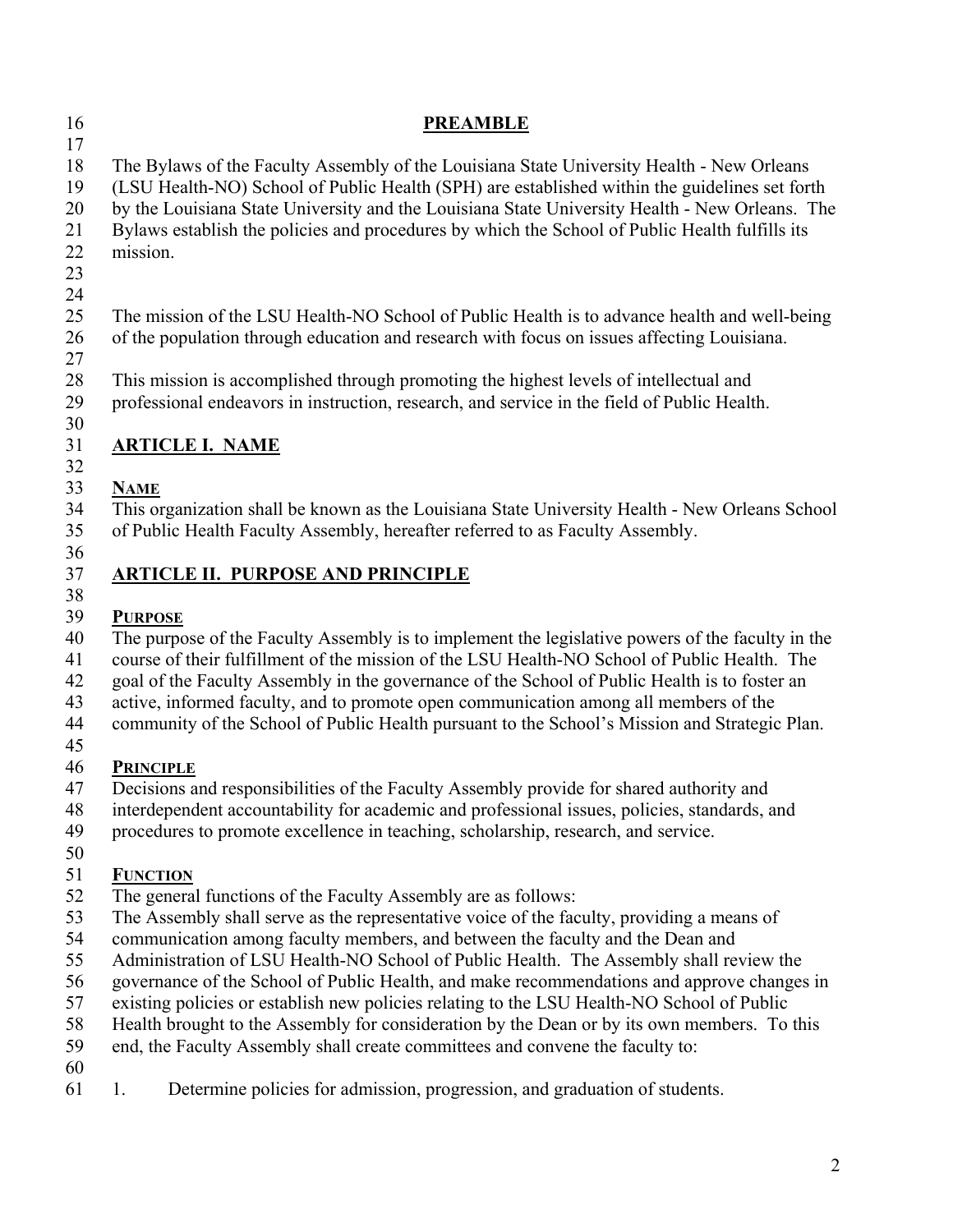## 62 2. Establish educational policies and standards of instruction.

- 63 3. Plan, implement and evaluate curricula in all educational programs.
- 64 4. Establish policies/procedures for faculty appointment, promotion and 65 tenure.
- 66 5. Promote student and faculty interests.
- 67 6. Promote public health scholarship in education, research, service, and practice.
- 68 7. Evaluate and approve by vote any significant changes proposed by 69 committees or individual faculty members.
- 70 8. Review and revise School of Public Health Faculty Assembly Bylaws.
- 71

73

## 72 **ARTICLE III. MEMBERSHIP**

## 74 **MEMBERS**

- 75 All non-administrative faculty members are automatically granted membership in the Faculty
- 76 Assembly and are invited and encouraged to participate. All non-administrative academic
- 77 faculty members employed at the 75% FTE level or greater by the School of Public Health and
- 78 having the academic rank of instructor or above shall be voting members of the Faculty
- 79 Assembly. Adjunct, joint, and part-time non-administrative faculty (at 74% or less FTE)
- 80 members are non-voting members of the organization, but may attend meetings and speak to any
- 81 issue. Administrative faculty is defined as faculty members who are Deans, Associate Deans,
- 82 Assistant Deans, Academic Program or Department Heads, Directors of Offices, and other
- 83 administrators appointed by the Dean.
- 84
- 85 Meetings are open to all members except for closed sessions or meetings of the Executive Board.

#### 86 87 **Delegates**

- 88 Delegates provide a mechanism for establishing a quorum of regular voting members while also 89 ensuring broad representation. Quorum is two thirds of the Delegates.
- 90
- 91 All members of the Assembly shall be eligible for selection as Delegates. One delegate will be
- 92 selected from each Academic Program and each Service/Research Program according to
- 93 procedures established by each Program.
- 94
- 95 Each Delegate shall serve for two years or until their successor is selected, and their terms of
- 96 office shall begin on July 1. Delegates are required to attend Faculty Assembly meetings. If a
- 97 Delegate cannot attend a meeting, the Delegate may give proxy in writing to another member of
- 98 the Faculty Assembly.
- 99
- 100 A Delegate is subject to forfeiture of his/her office as a Delegate if that Delegate is absent
- 101 without representation of proxy from fifty percent or more of the regularly scheduled meetings 102 within an academic year. Under the aforesaid conditions, the Secretary may request that the
- 103 program members dismiss the Delegate and select a new Delegate.
- 104
- 105
- 106
- 107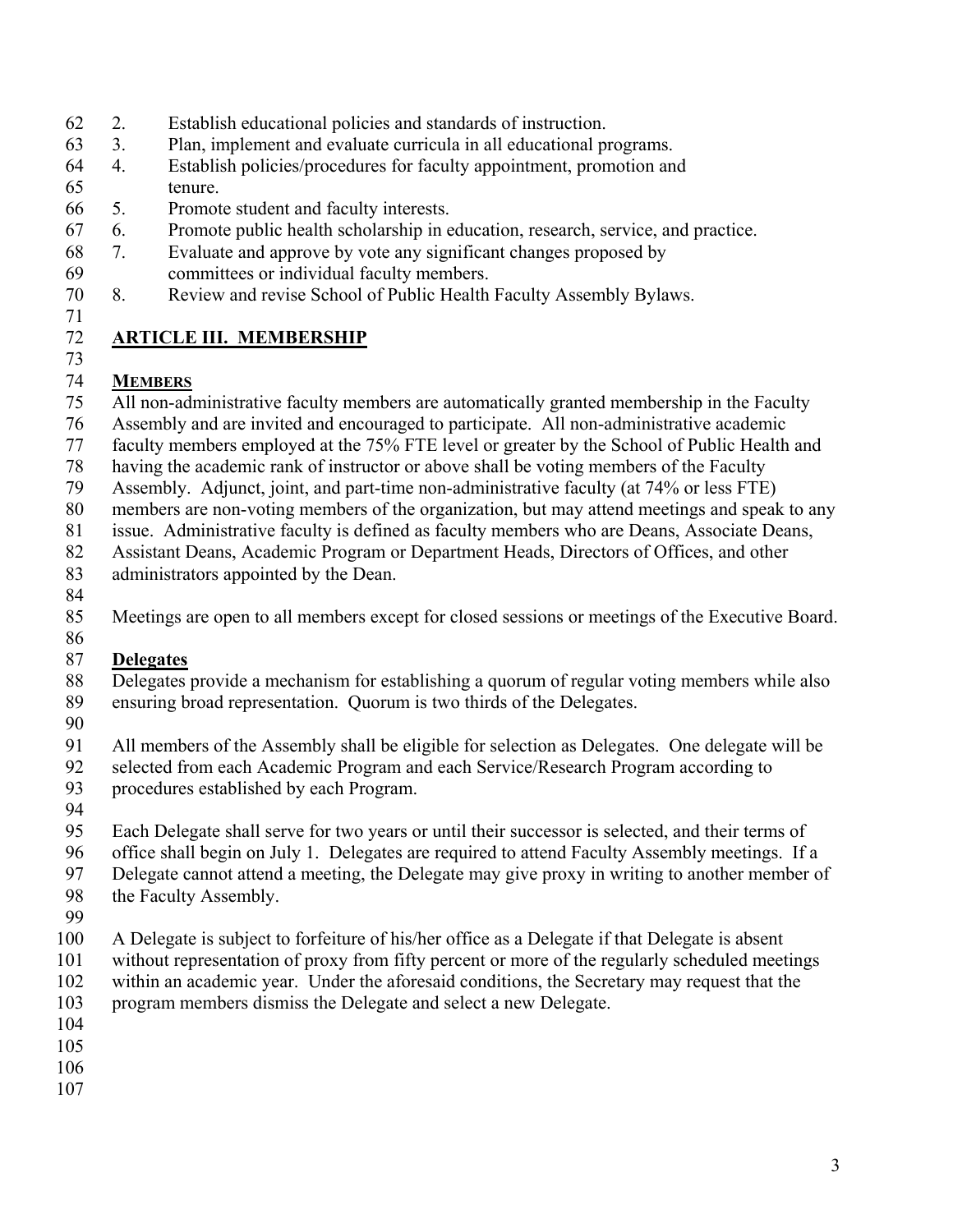## 108 **ARTICLE IV. OFFICERS**

109

### 110 **OFFICERS**

111 The officers of the Faculty Assembly will consist of the President, President-Elect, Secretary and

112 Immediate Past President. Together, these four officers shall constitute the Executive Board.

- 113 Officers of the Faculty Assembly will be elected from the voting members who have been on the
- 114 faculty of the LSU Health-NO School of Public Health for a minimum of one year. All voting
- 115 members of the Assembly shall be eligible for election as officers if they have been on the
- 116 faculty of the School of Public Health for a minimum of one year. A term for each officer is two
- 117 (2) fiscal years, unless otherwise specified in the Bylaws. The fiscal year begins July 1 and ends
- 118 June 30 of the following year. No officer may serve more than one full term consecutively or
- 119 hold more than one office at a time. Persons taking office partway through a term to fill a
- 120 vacancy may therefore stand for that same office for the succeeding term if they so choose.
- 121

## 122 **President**

- 123 A. The President-Elect of the Faculty Assembly will become the President in even-
- 124 numbered years.
- 125 B. The duties of the President are to:
- 126 1. Represent the faculty in its dealings with the Administration of the School of 127 Public Health.
- 128 2. Report to and communicate with the faculty on all matters affecting its interests.
- 129 3. Represent the faculty on the Administrative Council.
- 130 4. Call the Faculty Assembly meetings.
- 131 5. Advise faculty of the meetings at least two (2) weeks in advance so that the 132 faculty may request items to be placed on the agenda.
- 133 6. Prepare the agenda for the secretary to circulate.
- 134 7. Preside over the Faculty Assembly meetings.
- 135 8. Arrange meetings of the assembled faculty at least once per semester (3 per year).
- 136 9. Authenticate, by signature when necessary, all acts, orders, and proceedings of the 137 Faculty Assembly
- 138 10. Follow parliamentary procedures based on the stipulated edition of *Robert's Rules*  139 *of Order*.

#### 140 141

## 142 **President-Elect**

- 143 A. The President-Elect of the Faculty Assembly will be elected in the second year of the 144 President's term and has a term of one year.
- 145 B. The duties of the President-Elect are to:
- 146 1. Assume the responsibilities of the President in the absence of or at the request of 147 the President.
- 148 2. Hold joint responsibility with the Secretary and Bylaws, Nominations and 149 Elections Committee for counting all votes in regular and special election voting.
- 150 3. Notify faculty of the results of all elections in collaboration with the Secretary. 151 4. Introduce new faculty members to the mission and purpose of the Faculty
- 152 Assembly and its Standing Committees.
- 153 5. Determine that a quorum is present prior to a vote.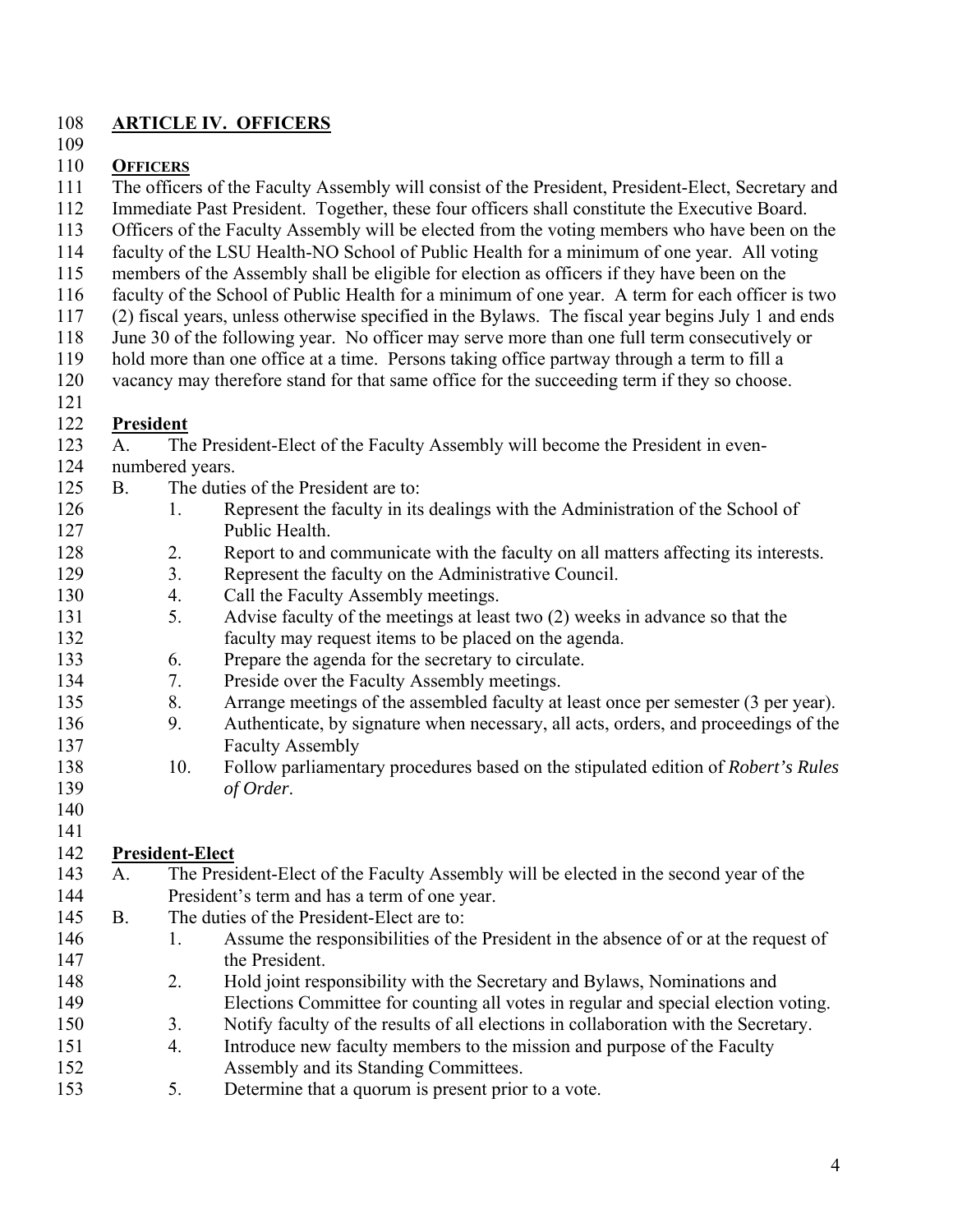- 154 6. Assume other duties as delegated by the President.
- 155 7. Assume the responsibilities of the President at the end of the current President's 156 term.

## 158 **Secretary**

157

- 159 A. The Secretary of the Faculty Assembly will be elected in even-numbered years. 160 B. The duties of the Secretary are to: 161 1. Circulate an agenda one week prior to each meeting. 162 2. Prepare and circulate the minutes from the Faculty Assembly meetings. 163 4. Validate and maintain current lists of voting and non-voting members of the 164 **Faculty Assembly.** 165 5. Hold joint responsibility with the President-Elect/Past President for counting all 166 votes in regular and special election voting. 167 6. Coordinate with the Bylaws Committee to notify the President and faculty of 168 results of votes. 169 7. Maintain permanent and official electronic files of all proceedings of the Faculty 170 Assembly. 171 8. Coordinate with the Bylaws Committee to provide the roster of Faculty Assembly 172 Committee members and elected representatives every July. 173 174 **Past President**  175 A. The individual filling the office of President shall, upon completion of his/her term, serve 176 as Past President for one year to provide continuity to the Executive Board. 177 B. The duties of the Past President are to: 178 1. Assume the responsibilities of the President in the absence of or at the request of 179 the President. 180 2. Hold joint responsibility with the Secretary and Bylaws, Nominations and 181 Elections Committee for counting all votes in regular and special election voting.
- 182 3. Notify faculty of the results of all elections in coordination with the Secretary and 183 Bylaws Committee.
- 184 4. Introduce new faculty members to the mission and purpose of the Faculty 185 Assembly and its Standing Committees.
- 186 5. Determine that a quorum is present prior to a vote.
- 187 6. Assume other duties as delegated by the President.
- 188

## 189 **ARTICLE V. MEETINGS**

190

## 191 **REGULAR MEETINGS**

192

193 Meetings of the Faculty Assembly will be held periodically on a schedule determined by the

194 needs of the Assembly, as specified by FA Operating Procedures, subject to the restriction that

195 while a scheduled meeting may be rescheduled or cancelled, at least one meeting must be held in

196 each semester. This will ensure accordance with Regulations of the Board of Supervisors of the

197 Louisiana State University Chapter I Section 1-2.3c, which require a minimum of three meetings

- 198 annually.
- 199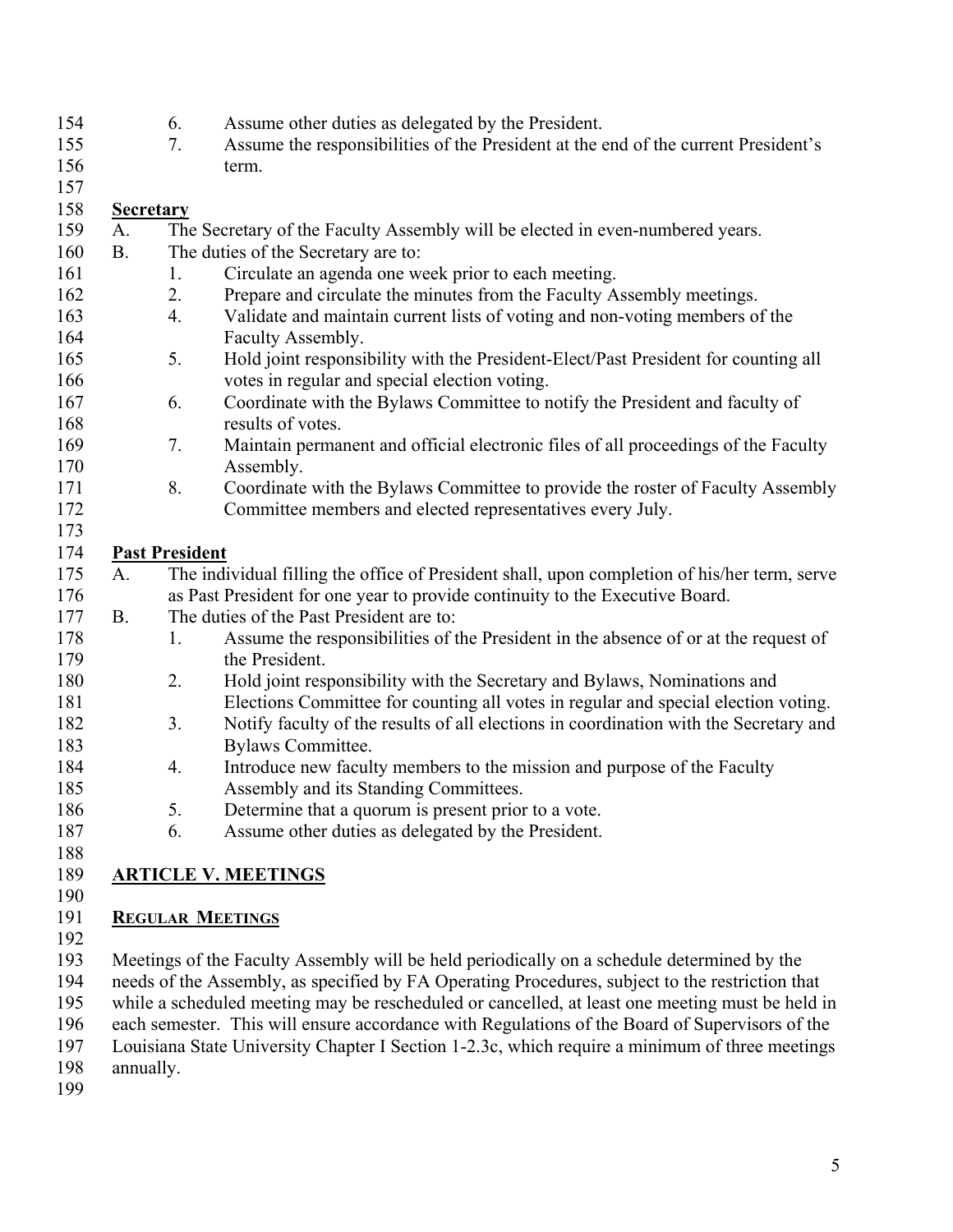### 200 **SPECIAL MEETINGS**

- 201 Special meetings of the Faculty Assembly may be called by the Dean or President at any time. A
- 202 special meeting may be called upon written petition of one fourth or more of the voting faculty.
- 203 The purpose of the requested meeting must be specified on the petition. The President will
- 204 convene the special meeting within two weeks of receipt of the petition. The subject of the
- 205 petition will be the first item of business. Other business may be considered during a special
- 206 meeting only with approval of the members of the faculty present but may not be voted upon if
- 207 not on the agenda.
- 208

217

## 209 **QUORUM**

210 Two thirds of the Delegates constitute a quorum. 211

## 212 **VOTING**

- 213 In the presence of a quorum, a decision of the majority of the members voting is considered to be
- 214 the action of the faculty. Voting may take place by hand or voice vote during regular or special
- 215 meetings of the Faculty Assembly. Secret ballot may be used when determined appropriate by
- 216 the President-Elect/Past President.

## 218 **PROXY**

- 219 Proxy is written authorization given by one Faculty Assembly member to another to act as his or 220 her agent and/or substitute at a meeting. Representation proxy is defined as a substitute 221 Delegate's presence at a scheduled meeting which the Delegate is unable to attend. Voting 222 proxy is defined as the agent's ballot cast according to the preference of the absent Faculty 223 Assembly member. All proxy forms must include the signature of the absent member, the name 224 of the person being designated to vote on that member's behalf, the meeting for which this 225 designation applies, and any stipulated voting instructions. The form must be submitted to the 226 Secretary prior to any relevant vote. It then becomes part of the permanent file of Faculty 227 Assembly proceedings.
- 228

## 229 **PROCEDURES**

- 230 The rules contained in *Robert's Rules of Order* (Robert's Rules of Order Simplified and Applied,
- $231$   $2<sup>nd</sup>$  edition) shall govern the meetings of the Faculty Assembly, including all Standing and
- 232 special Ad Hoc committees, except as otherwise provided in the Bylaws.
- 233 234

# 235 **ARTICLE VI. COMMITTEES OF THE FACULTY**

236

# 237 **AUTHORITY AND RESPONSIBILITY**

- 238 The Faculty Assembly has the authority and responsibility for approving recommendations of the
- 239 various committees of the Faculty Assembly and for implementing academic and faculty
- 240 policies. Certain functions may be delegated by the Faculty Assembly to Standing or special Ad
- 241 Hoc committees.

#### 242 243 **RECORD ING**

- 244 A faculty member of each committee will be designated by the committee Chairperson to record
- 245 the minutes of committee meetings, to be maintained in electronic form on the official Faculty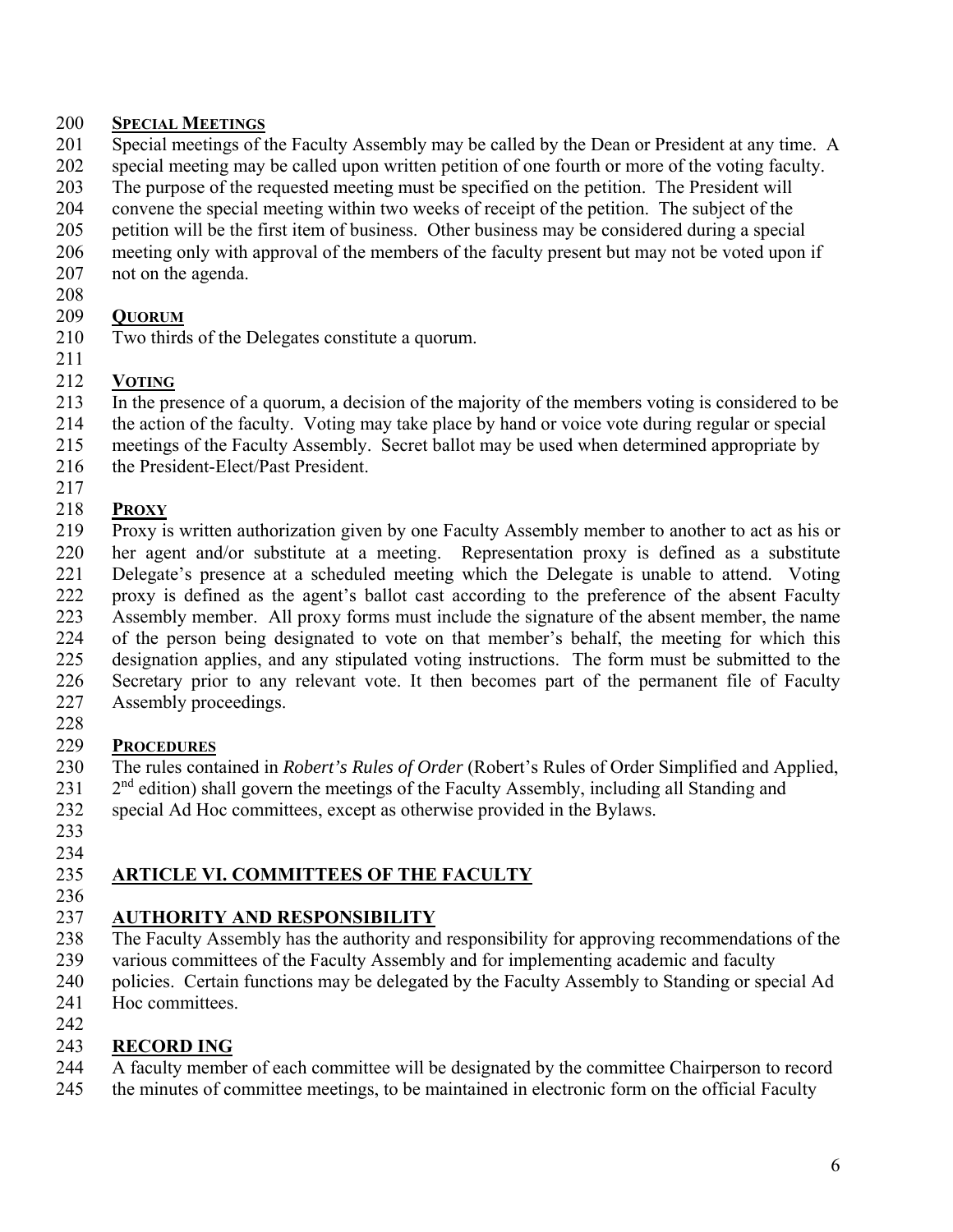|                 |                | Assembly web site. The committee Chairperson will be responsible for sending the committee<br>meeting minutes to the FA secretary. |
|-----------------|----------------|------------------------------------------------------------------------------------------------------------------------------------|
|                 |                |                                                                                                                                    |
|                 |                | <b>STANDING COMMITTEES</b>                                                                                                         |
|                 |                |                                                                                                                                    |
| A.              |                | The Standing Committees of the Faculty Assembly are:                                                                               |
|                 | 1.             | Faculty Appointments, Promotions, and Tenure Committee                                                                             |
|                 | 2.             | Bylaws, Nominations and Elections Committee                                                                                        |
|                 | 3.             | Curriculum Committee                                                                                                               |
|                 | 4.             | Faculty and Student Grievance Committee                                                                                            |
| <b>B.</b>       | <b>Purpose</b> |                                                                                                                                    |
|                 |                | The purpose of the Standing Committees is to assist the faculty in carrying out the                                                |
|                 |                | functions and responsibilities of the Faculty Assembly.                                                                            |
| $\mathcal{C}$ . |                | <b>Function</b>                                                                                                                    |
|                 |                | The function of the Standing Committees is to implement those functions mandated to                                                |
|                 |                | them by the Faculty Assembly, and to recommend to the faculty further policies and                                                 |
|                 |                | procedures deemed necessary to fulfill the mission of the LSU Health-NO School of                                                  |
|                 |                | Public Health.                                                                                                                     |
|                 |                |                                                                                                                                    |
| D.              |                | <b>Membership</b>                                                                                                                  |
|                 | 1.             | All voting members of the Faculty Assembly are eligible to serve on Standing                                                       |
|                 |                | Committees. Administrative faculty are eligible to serve on Committees of the                                                      |
|                 |                | Assembly where specified by a particular Committee's membership rules.                                                             |
|                 | 2.             | Each faculty member may serve in an elected or appointed capacity on up to three                                                   |
|                 |                | School of Public Health Faculty Assembly Standing Committees concurrently (ex                                                      |
|                 |                | officio membership does not count toward this limit).                                                                              |
|                 | 3.             | Members of the Standing Committees are to be elected unless otherwise specified                                                    |
|                 |                | in these Bylaws. Faculty committee members may give proxy to a voting                                                              |
|                 |                | committee member.                                                                                                                  |
|                 | 4.             | The Bylaws, Nominations and Elections Committee will provide for special                                                           |
|                 |                | elections to fill committee membership vacancies for the balance of the vacated                                                    |
|                 |                | term within one month of the vacancy, unless the vacancy occurs within ninety                                                      |
|                 |                | days of the end of the term, in which case the vacancy may be left open until a                                                    |
|                 |                | new member is selected as part of the upcoming regularly scheduled election.                                                       |
|                 | 5.             | A term of Standing Committee membership is two fiscal years, unless otherwise                                                      |
|                 |                | specified in the Bylaws. The fiscal year begins July 1 and ends June 30 of the                                                     |
|                 |                | following year.                                                                                                                    |
|                 | 6.             | Each faculty member may serve no more than two consecutive terms on a                                                              |
|                 |                | particular committee. At least a one (1) year break in membership must occur                                                       |
|                 |                | before a faculty member can serve on that committee again.                                                                         |
|                 | 7.             | Membership on all Standing Committees shall be staggered to provide for carry-                                                     |
|                 |                | over representation.                                                                                                               |
|                 | 8.             | For committees requiring student members, such members are selected by Student                                                     |
|                 |                | Government Association. Student members have voting privileges as designated                                                       |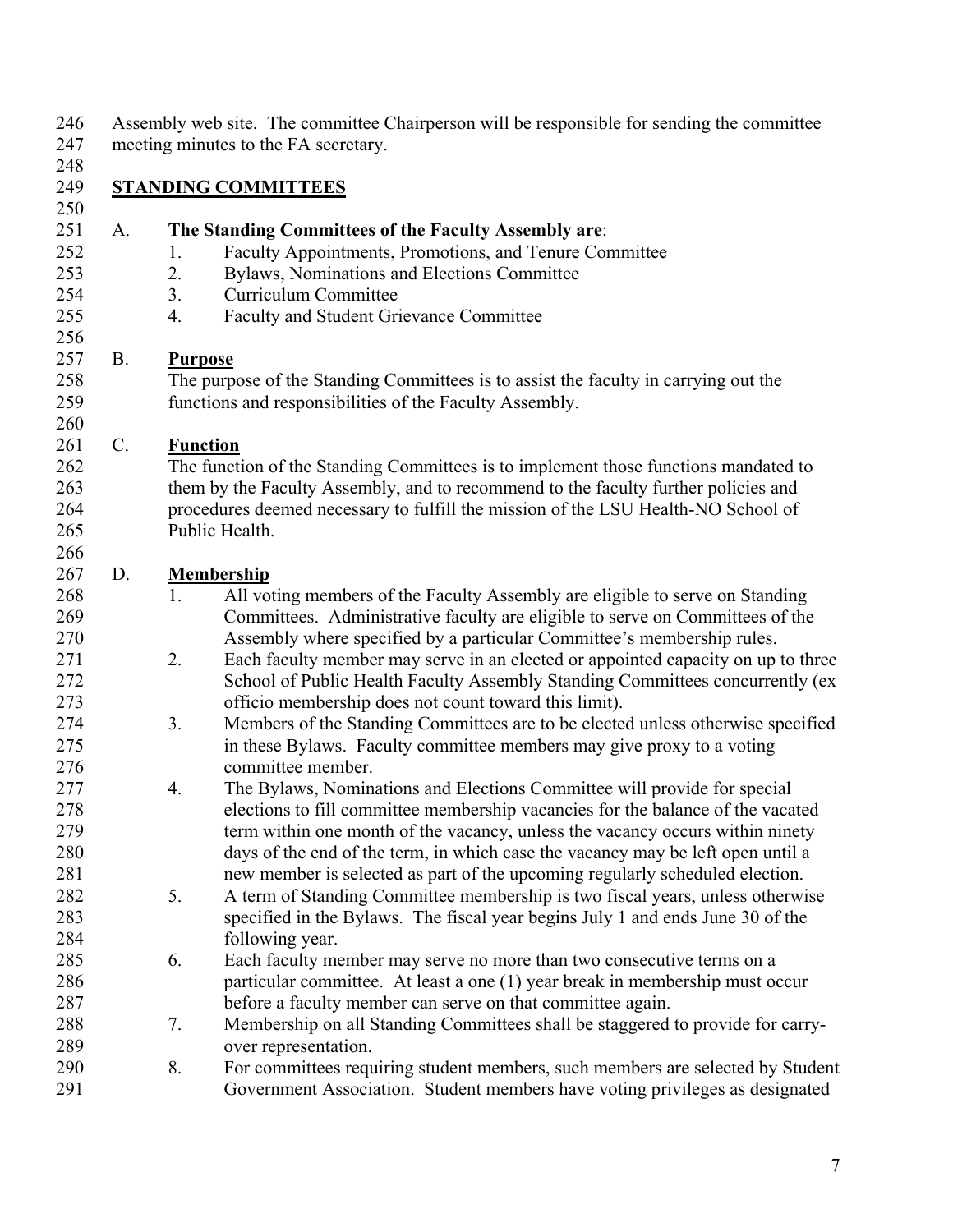| 292 |    |                 |                | by each committee. Student membership terms are for not more than two years.     |
|-----|----|-----------------|----------------|----------------------------------------------------------------------------------|
| 293 |    |                 |                | A student may serve two consecutive terms.                                       |
| 294 |    | 9.              |                | Standing Committees may request faculty or other resource persons to advise      |
| 295 |    |                 |                | them on the committee's work. These resource persons do not have voting          |
| 296 |    |                 |                | privileges on the committee.                                                     |
| 297 |    | 10.             |                | The Dean may appoint a faculty member as an advisor to a Standing Committee.     |
| 298 |    |                 |                | This faculty member does not have voting privileges.                             |
| 299 |    | 11.             |                | Faculty members representing their departments or programs are selected by their |
| 300 |    |                 |                | respective departments or programs.                                              |
| 301 |    |                 |                |                                                                                  |
| 302 | Ε. | <b>Officers</b> |                |                                                                                  |
| 303 |    |                 |                |                                                                                  |
| 304 |    |                 | 1. Chairperson |                                                                                  |
| 305 |    |                 | a.             | The members of each Standing Committee will elect a Chairperson from             |
| 306 |    |                 |                | the committee.                                                                   |
| 307 |    |                 | 1)             | The Chairperson will serve a term of two years.                                  |
| 308 |    |                 | 2)             | A committee member may serve as Chairperson for no more than                     |
| 309 |    |                 |                | two consecutive terms. At least a one-year break in serving as                   |
| 310 |    |                 |                | Chairperson must then occur before a faculty member can serve as                 |
| 311 |    |                 |                | Chairperson on that particular committee again.                                  |
| 312 |    |                 | 3)             | The Chairperson of any Standing Committee must have been on                      |
| 313 |    |                 |                | the faculty for at least one full calendar year prior to assuming                |
| 314 |    |                 |                | office                                                                           |
| 315 |    |                 | 4)             | In case the Chairperson is on extended leave of absence, such as                 |
| 316 |    |                 |                | sabbatical leave, maternity leave, or sick leave, not exceeding 6                |
| 317 |    |                 |                | months of absence, then the Chairperson, before starting his/her                 |
| 318 |    |                 |                | leave, will arrange for electing an Interim Chairperson of the                   |
| 319 |    |                 |                | Standing Committee. Otherwise the FA president calls the                         |
| 320 |    |                 |                | Committee to a meeting to initiate the election of the Interim                   |
| 321 |    |                 |                | Chairperson. After returning the Chairperson resumes his/her                     |
| 322 |    |                 |                | duties for the remainder of the term.                                            |
| 323 |    |                 | $\mathbf b$ .  | The duties of the Chairperson are to:                                            |
| 324 |    |                 | (1)            | Chair all meetings of the Standing Committee.                                    |
| 325 |    |                 | (2)            | Prepare agendas and supportive materials for all meetings of the                 |
| 326 |    |                 |                | Standing Committee and distribute them to committee members at                   |
| 327 |    |                 |                | least one week in advance of the committee meeting.                              |
| 328 |    |                 | (3)            | Review all minutes recorded by the faculty recorder.                             |
| 329 |    |                 | (4)            | Prepare reports to be distributed to each faculty member. Submit                 |
| 330 |    |                 |                | the official copy of the Standing Committee's minutes and report                 |
| 331 |    |                 |                | to the -FA Secretary for filing and posting at the FA web site.                  |
| 332 |    |                 | (5)            | Present motions related to the committee's work to the faculty for               |
| 333 |    |                 |                | vote.                                                                            |
| 334 |    |                 | (6)            | Convene a committee meeting no more than two weeks after the                     |
| 335 |    |                 |                | election of new committee members to elect a Chairperson for the                 |
| 336 |    |                 |                | upcoming year.                                                                   |
| 337 |    |                 |                |                                                                                  |
|     |    |                 |                |                                                                                  |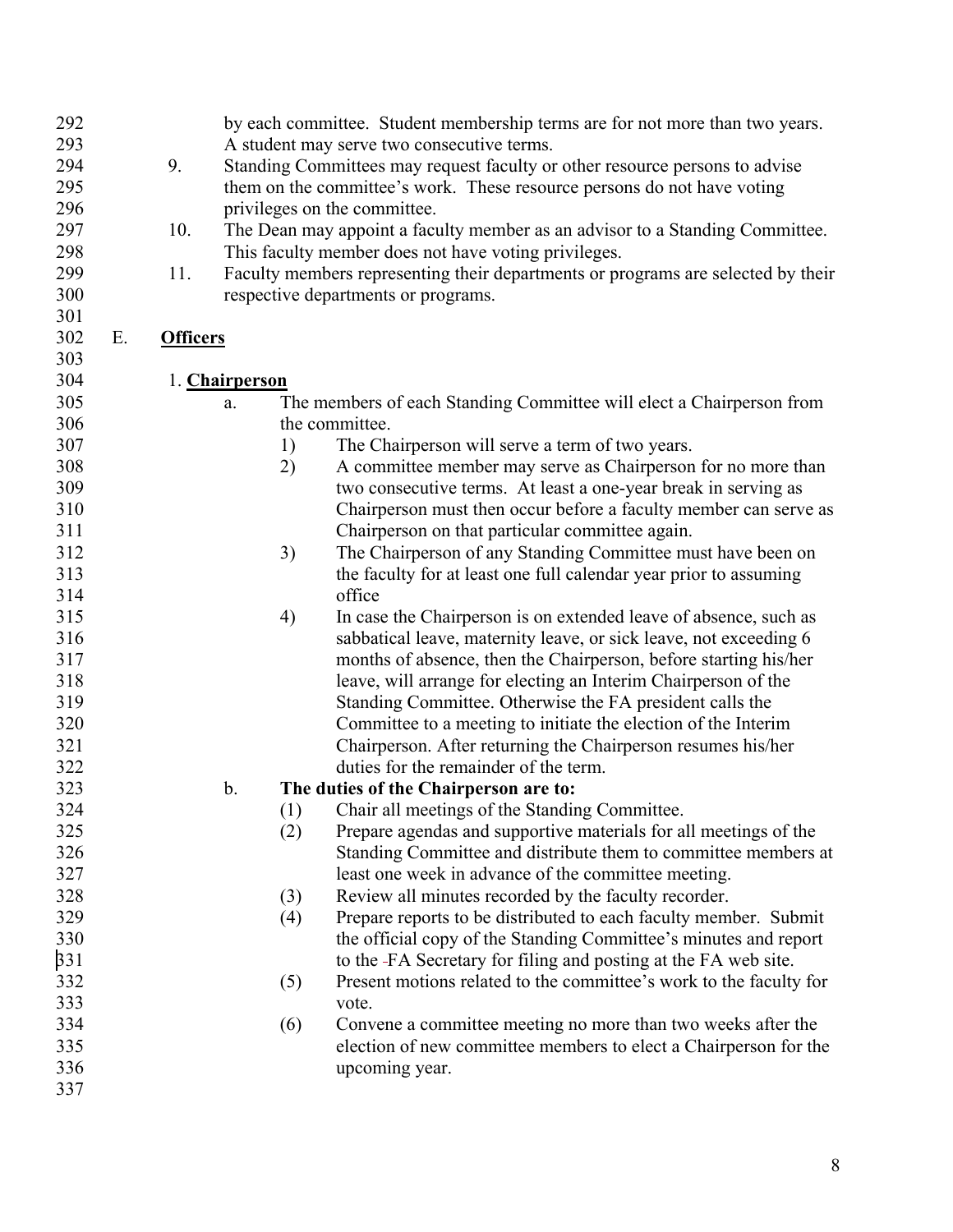| 338 | F.        |    | <b>Meetings of the Standing Committees</b>                                                 |
|-----|-----------|----|--------------------------------------------------------------------------------------------|
| 339 |           |    | Each Standing Committee will meet as often as necessary to carry out its stated<br>1.      |
| 340 |           |    | functions.                                                                                 |
| 341 |           |    | 2.<br>Each committee is authorized to create appropriate subcommittees to accomplish       |
| 342 |           |    | committee work. The committee will determine the size and distribution of the              |
| 343 |           |    | subgroups from the committee membership. One member from the subgroups                     |
| 344 |           |    | will be designated to serve as a liaison to the parent committee.                          |
| 345 |           |    | Recommendations from the subgroups will be sent to the parent committee for                |
| 346 |           |    | action.                                                                                    |
| 347 |           |    | 3.<br>A quorum of any committee meeting will consist of a majority of the voting           |
| 348 |           |    | members.                                                                                   |
| 349 |           |    | Any Faculty Assembly member may attend a regular, subgroup or special meeting<br>4.        |
| 350 |           |    | of a standing committee, after notifying the Chairperson.                                  |
| 351 |           |    |                                                                                            |
| 352 |           |    | <b>SPECIAL COMMITTEES</b>                                                                  |
| 353 |           |    | Special committees of the Faculty Assembly may be established as deemed necessary by       |
| 354 |           |    | the President of the Faculty Assembly, the Dean, the Associate Dean, or the                |
| 355 |           |    | Administrative Council of the School of Public Health.                                     |
| 356 |           |    |                                                                                            |
| 357 | A.        |    | <b>Purpose</b>                                                                             |
| 358 |           |    | Special and Ad Hoc committees shall be established to accomplish specified tasks.          |
| 359 |           |    |                                                                                            |
| 360 | <b>B.</b> |    | <b>Functions</b>                                                                           |
| 361 |           |    | The special committees will perform the task(s) for which they are created, hold such      |
| 362 |           |    | meetings as necessary to accomplish the specified tasks, and submit reports to the Faculty |
| 363 |           |    | Assembly, Dean and Administrative Council of the School of Public Health as requested.     |
| 364 |           |    |                                                                                            |
| 365 |           |    | <b>SPECIFIC PURPOSE, FUNCTIONS, AND MEMBERSHIP OF STANDING</b>                             |
| 366 |           |    | <b>COMMITTEES</b>                                                                          |
| 367 |           |    |                                                                                            |
| 368 |           |    | <b>Faculty Appointments, Promotions, and Tenure Committee</b>                              |
| 369 |           |    |                                                                                            |
| 370 |           |    | A. Purpose                                                                                 |
| 371 |           |    | 1. To recommend faculty members for appointment to the ranks of Associate Professor and    |
| 372 |           |    | Professor in accordance with the guidelines of the LSU Health-NO School of Public          |
| 373 |           |    | Health.                                                                                    |
| 374 |           |    | 2. To recommend faculty members for promotion to the ranks of Assistant Professor,         |
| 375 |           |    | Associate Professor, and Professor in accordance with the guidelines of the LSU Health-    |
| 376 |           |    | NO School of Public Health.                                                                |
| 377 |           | 3. | To recommend applications for Grants of Tenure for tenure-track faculty members in         |
| 378 |           |    | accordance with the guidelines of the LSU Health-NO School of Public Health.               |
| 379 |           |    | 4. To recommend changes to the LSU Health-NO School of Public Health guidelines for        |
| 380 |           |    | appointments, promotions and tenure.                                                       |
| 381 |           |    |                                                                                            |
| 382 |           |    | <b>B.</b> Functions                                                                        |
|     |           |    |                                                                                            |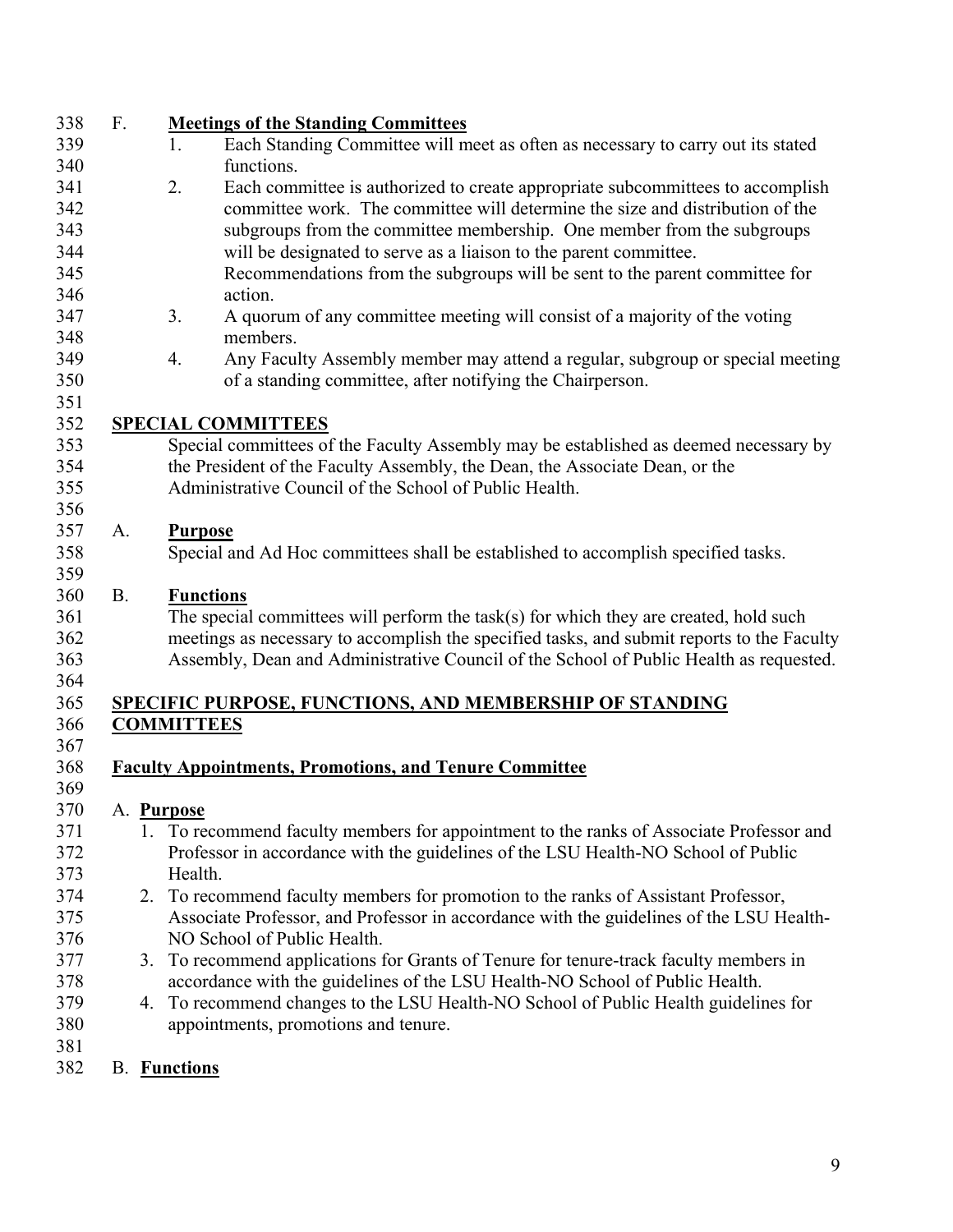| 383 | 1. Review, evaluate and vote on applications for appointment of faculty members to the      |
|-----|---------------------------------------------------------------------------------------------|
| 384 | ranks of Associate Professor and Professor in accordance with the guidelines of the LSU     |
| 385 | Health-NO School of Public Health.                                                          |
| 386 | 2. Review, evaluate and vote on applications for promotion of faculty members to the ranks  |
| 387 | of Assistant Professor, Associate Professor, and Professor in accordance with the           |
| 388 | guidelines of the LSU Health-NO School of Public Health.                                    |
| 389 | 3. Review, evaluate and vote on applications of Grants of Tenure in accordance with the     |
| 390 | guidelines of the LSU Health-NO School of Public Health.                                    |
| 391 | 4. Forward committee recommendations on appointments, promotions, and tenure to the         |
| 392 | Dean for approval.                                                                          |
| 393 | 5. Develop and periodically review LSU Health-NO School of Public Health "Faculty"          |
| 394 | Appointments, Promotion, and Tenure Procedural Guidelines and Evaluation Criteria"          |
| 395 | and make recommendations to the Dean for approval.                                          |
| 396 | 6. Make current guidelines for appointments, promotion, and tenure available to all faculty |
| 397 | members.                                                                                    |
| 398 |                                                                                             |
| 399 | C. Membership                                                                               |
| 400 | Academic Program Representative. To minimize redundancy with                                |
| 401 | Administrative Council, each Academic Program Director shall appoint another senior         |
| 402 | faculty member (Associate or Full Professor rank) to serve as representative. If no other   |
| 403 | eligible senior faculty member is available, the Program Director shall serve until an      |
| 404 | appropriate faculty member becomes available.                                               |
| 405 | 2 senior faculty members elected by the Faculty Assembly                                    |
| 406 | 1 senior faculty member appointed by the Dean                                               |
| 407 |                                                                                             |
| 408 |                                                                                             |
| 409 |                                                                                             |
| 410 |                                                                                             |
| 411 | <b>Curriculum Committee:</b>                                                                |
| 412 |                                                                                             |
| 413 | A. Purpose                                                                                  |
| 414 | 1. To plan, review, and monitor academic programs to ensure consistency with the            |
| 415 | philosophy and mission of the LSU Health-NO School of Public Health and the LSU             |
| 416 | Health Sciences Center, and in accordance with criteria of the Council on Education for     |
| 417 | Public Health.                                                                              |
| 418 | 2. To provide educational oversight and strategic policy recommendations for the            |
| 419 | development of instructional courses and programs offered by the LSU Health-NO SPH.         |
| 420 | 3. To coordinate curricula among SPH programs and partner institutions (e.g. LSU Health-    |
| 421 | NO Graduate School).                                                                        |
| 422 |                                                                                             |
| 423 | <b>B.</b> Functions                                                                         |
| 424 | 1. Develops, periodically reviews and recommends revision of curriculum objectives,         |
| 425 | content, competencies and implementation for all academic programs and degrees              |
| 426 | within the SPH, regardless of method of delivery (e.g. classroom or distance                |
| 427 | learning).                                                                                  |
|     |                                                                                             |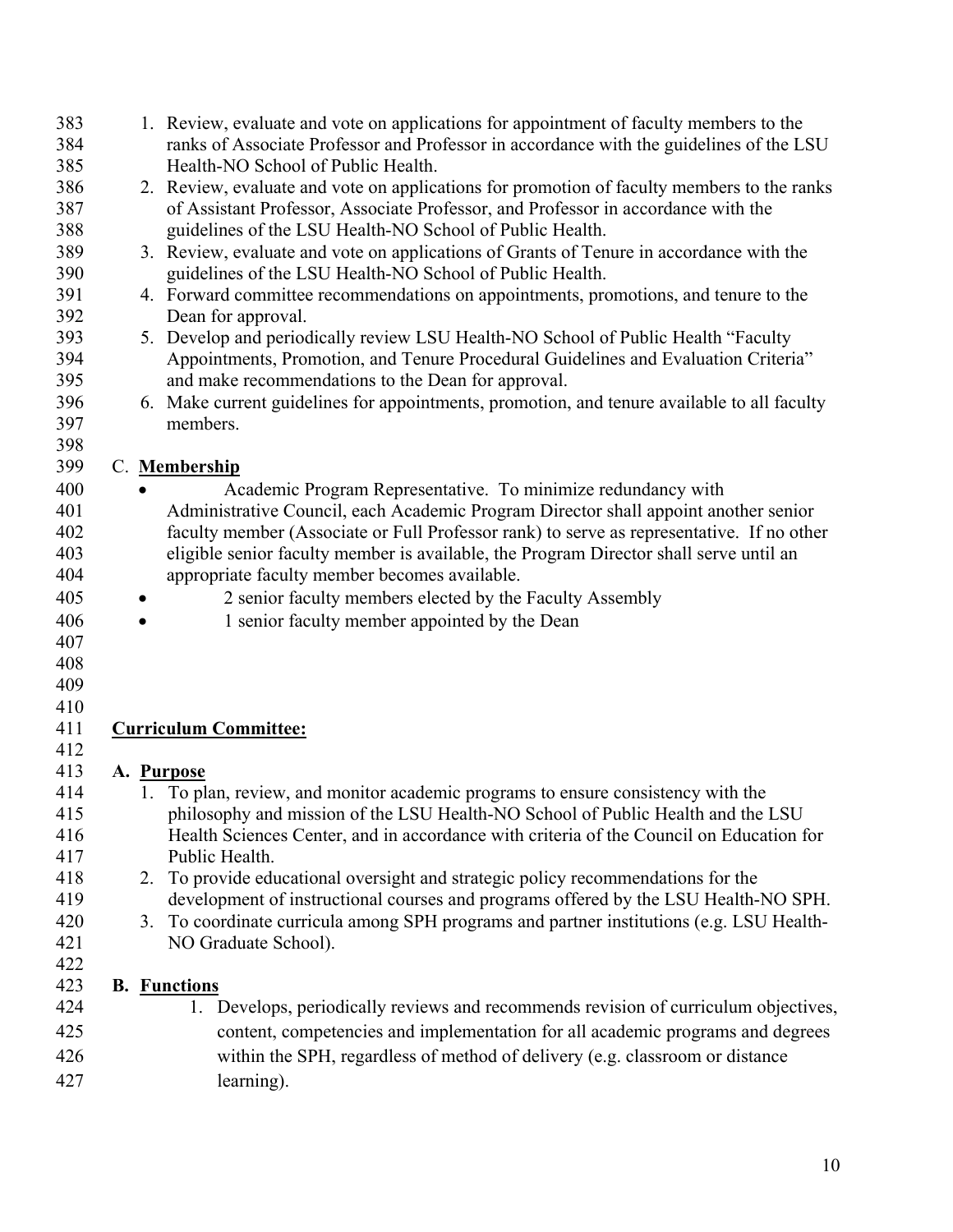| 428        |                 |                  | 2. Develops policies and procedures for applying consistent standards, performance          |
|------------|-----------------|------------------|---------------------------------------------------------------------------------------------|
| 429        |                 |                  | and evaluation requirements across programs including examination and grading               |
| 430        |                 |                  | policies, and practical and culminating experiences.                                        |
| 431        |                 |                  | 3. Develops policies with the office of the Associate Dean for Academic Affairs to          |
| 432        |                 |                  | enhance the quality of education at the SPH.                                                |
| 433        |                 |                  | 4. Recommends policies for actions related to student academic standing including           |
| 434        |                 |                  | advancement, graduation, dismissal and student requests to deviate from academic            |
| 435        |                 |                  | policies.                                                                                   |
| 436        |                 |                  |                                                                                             |
| 437        |                 | C. Membership    |                                                                                             |
| 438        |                 | $\bullet$        | Associate Dean for Academic Affairs (ex officio, non-voting)                                |
| 439        |                 |                  | Representatives selected by each academic program (Biostatistics, Environmental             |
| 440        |                 |                  | Health, Epidemiology, Behavioral and Community Health Sciences, and Health                  |
| 441        |                 |                  | Policy/Systems Management)                                                                  |
| 442        | $\bullet$       |                  | 3 Student Representatives, eligible for a two-year term of service, selected by the Student |
| 443        |                 |                  | Government Association (SGA):                                                               |
| 444        |                 | $\bullet$        | Two MPH students, each from different academic areas, selected to maintain a                |
| 445        |                 |                  | balance between first and subsequent-year students                                          |
| 446        |                 | $\bullet$        | One PhD student                                                                             |
| 447        |                 |                  |                                                                                             |
| 448        |                 |                  | <b>Faculty and Student Grievance Committee</b>                                              |
| 449        |                 |                  |                                                                                             |
| 450        | A.              | <b>Purpose</b>   |                                                                                             |
| 451        |                 | 1.               | To provide formal recommendations to the Dean on unresolved matters of                      |
| 452        |                 |                  | grievance.                                                                                  |
| 453<br>454 |                 | 2.               | To represent the School faculty position on unresolved matters of grievance.                |
| 455        | <b>B.</b>       | <b>Functions</b> |                                                                                             |
| 456        |                 | 1.               | Determine whether an appeal actually sets forth an appealable issue.                        |
| 457        |                 | 2.               | Conduct hearings on unresolved complaints involving faculty work situations or              |
| 458        |                 |                  | student academic situations that assert that: a policy, rule, or regulation has been        |
| 459        |                 |                  | violated or applied improperly; no policy, rule, or regulation exists where one             |
| 460        |                 |                  | should; or there has been unfair or inequitable treatment.                                  |
| 461        |                 | 3.               | Conduct any independent investigation necessary including calling witnesses.                |
| 462        |                 | 4.               | Render a written report to the Dean on each appeal.                                         |
| 463        |                 | 5.               | Develop, annually review, and amend as necessary the formal School of Public                |
| 464        |                 |                  | Health Procedures for Faculty Grievances and Appeals.                                       |
| 465        |                 |                  |                                                                                             |
| 466        | $\mathcal{C}$ . |                  | <b>Membership</b>                                                                           |
| 467        |                 |                  | Five Faculty Assembly members: three elected by the Faculty Assembly, each                  |
| 468        |                 |                  | from different programs, and two appointed by the Dean.                                     |
| 469        |                 | $\bullet$        | Two students selected by the SGA will serve on the committee only when matters              |
| 470        |                 |                  | of student grievances are being considered.                                                 |
| 471        |                 |                  |                                                                                             |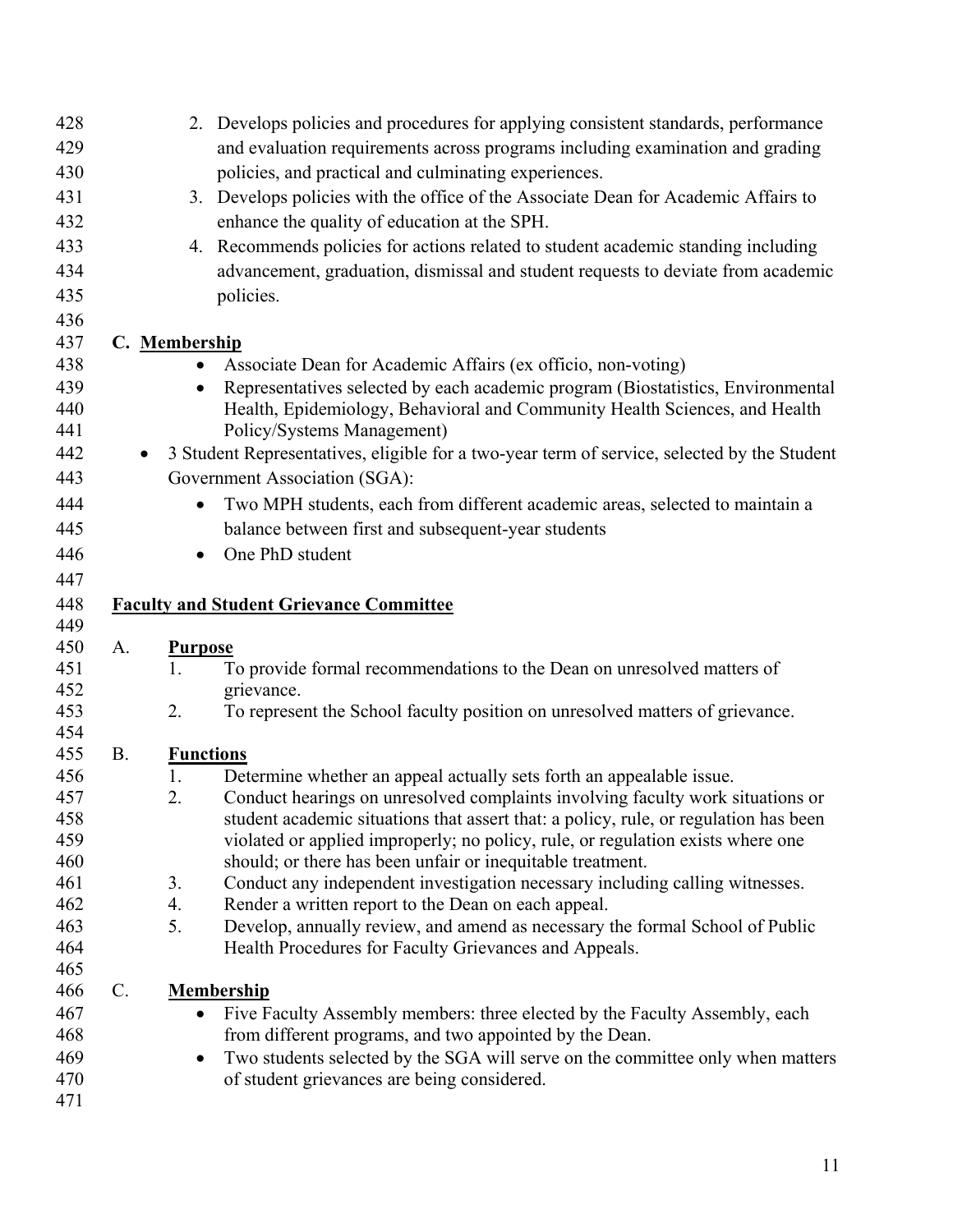| 472 | D.        |                  | <b>General Provisions</b>                                                                 |
|-----|-----------|------------------|-------------------------------------------------------------------------------------------|
| 473 |           |                  | 1. All parties to the appeal shall attempt to resolve the conflict or dispute at the      |
| 474 |           |                  | lowest administrative level possible.                                                     |
| 475 |           |                  | 2. Any committee member believing it to be inappropriate for him/her to hear and          |
| 476 |           |                  | vote on a particular case due to a perceived conflict of interest shall recuse            |
| 477 |           |                  | him/herself prior to the formal hearing.                                                  |
| 478 |           |                  | 3. A minimum of four committee members must be present at each session.                   |
| 479 |           |                  | 4. All grievance procedures shall be conducted in accordance with School of Public        |
| 480 |           |                  | Health policies and procedures.                                                           |
| 481 |           |                  |                                                                                           |
| 482 |           |                  | <b>Bylaws, Nominations and Elections Committee</b>                                        |
| 483 |           |                  |                                                                                           |
| 484 | A.        | <b>Purpose</b>   |                                                                                           |
| 485 |           | 1.               | To maintain, interpret, and revise the Bylaws as required in order to sustain the         |
| 486 |           |                  | integrity of the organization.                                                            |
| 487 |           | 2.               | To establish nomination and election policies and procedures for the LSU Health-          |
| 488 |           |                  | NO School of Public Health.                                                               |
| 489 |           |                  |                                                                                           |
| 490 | <b>B.</b> | <b>Functions</b> |                                                                                           |
| 491 |           | 1.               | Review Bylaws annually.                                                                   |
| 492 |           | 2.               | Interpret the meaning and intent of the Bylaws upon request by the faculty.               |
| 493 |           | 3.               | Provide for revision of School of Public Health Bylaws, as stated in Article VIII.        |
| 494 |           |                  | Accept written proposals for revision of the Bylaws upon request from any<br>a.           |
| 495 |           |                  | full-time faculty member. These proposals must contain the rationale for                  |
| 496 |           |                  | the change as well as the specific changes requested. The Bylaws                          |
| 497 |           |                  | Committee may request additional information from those submitting the                    |
| 498 |           |                  | proposed revision.                                                                        |
| 499 |           |                  | $\mathbf b$ .<br>Review the proposals and their subsequent impact upon present Bylaws.    |
| 500 |           |                  | The recommendation(s) of the Bylaws Committee will be presented and                       |
| 501 |           |                  | the Faculty Assembly will vote on the revisions.                                          |
| 502 |           | 4.               | Solicit nominations for elected positions.                                                |
| 503 |           | 5.               | Prepare a ballot for the election of officers of the Faculty Assembly and all             |
| 504 |           |                  | elected members of Standing Committees within the School of Public Health.                |
| 505 |           |                  | Circulate the official ballot to voting members of the faculty two (2)<br>a.              |
| 506 |           |                  | weeks prior to election deadline.                                                         |
| 507 |           |                  | Coordinate with the Secretary to tally and report the election results to the<br>b.       |
| 508 |           |                  | faculty.                                                                                  |
| 509 |           |                  | Retain ballots and signed tally sheets in a sealed envelope (held by the<br>$\mathbf{c}.$ |
| 510 |           |                  | designated recorder) for thirty (30) days, after which time the ballots will              |
| 511 |           |                  | be destroyed unless a challenge has been received from a voting faculty                   |
| 512 |           |                  | member.                                                                                   |
| 513 |           |                  | Coordinate with the Secretary to provide the roster of Standing Committee<br>d.           |
| 514 |           |                  | membership and elected representatives every July.                                        |
| 515 |           | 6.               | Provide for special elections to fill vacancies within one (1) month, unless the          |
| 516 |           |                  | vacancy occurs within ninety (90) days of the end of the term.                            |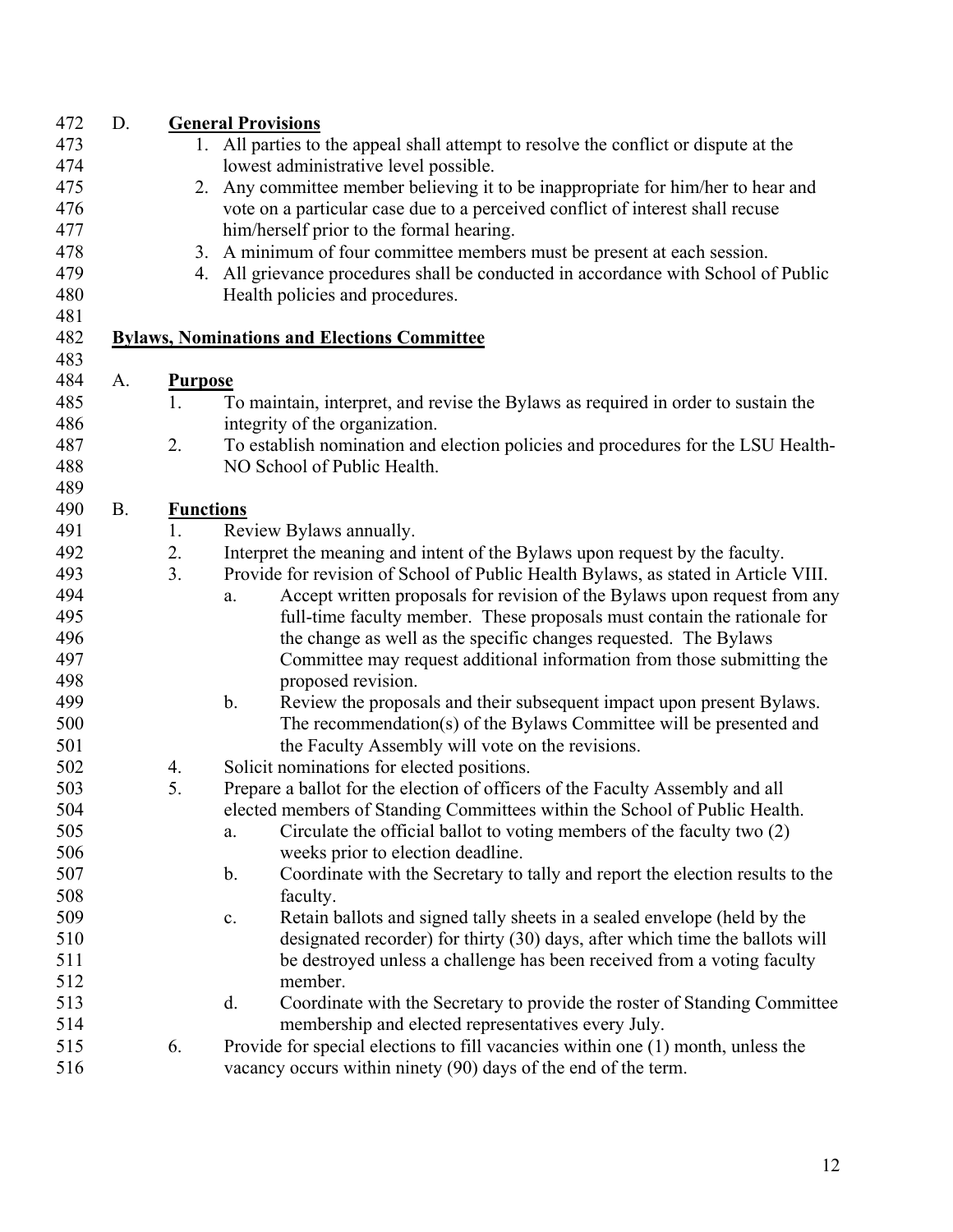| 517        |         | 7.             | Hold elections for Special and Ad Hoc committees as requested by the President                                                                                                                |
|------------|---------|----------------|-----------------------------------------------------------------------------------------------------------------------------------------------------------------------------------------------|
| 518        |         |                | of the Faculty Assembly and/or the Dean.                                                                                                                                                      |
| 519        |         | 8.             | Establish details of the election process.                                                                                                                                                    |
| 520        |         |                |                                                                                                                                                                                               |
| 521        | $C$ .   |                | <b>Membership</b>                                                                                                                                                                             |
| 522        |         |                | 2 faculty members elected from Faculty Assembly                                                                                                                                               |
| 523        |         |                | Past President/President-Elect                                                                                                                                                                |
| 524        |         |                |                                                                                                                                                                                               |
| 525        |         |                | <b>ARTICLE VII. LSU Health-NO FACULTY SENATE REPRESENTATIVES</b>                                                                                                                              |
| 526        |         |                | Assembly representatives to the LSU Health-NO Faculty Senate (Senators) must meet the                                                                                                         |
| 527        |         |                | membership criteria for the LSU Health-NO School of Public Health Faculty Assembly as                                                                                                         |
| 528        |         |                | outlined in Article III of these Bylaws. Five senators shall be selected to serve on the Faculty                                                                                              |
| 529        |         |                | Senate as representatives of the School of Public Health's Faculty Assembly. These senators                                                                                                   |
| 530        |         |                | will be elected by the Faculty Assembly.                                                                                                                                                      |
| 531        |         |                |                                                                                                                                                                                               |
| 532        |         |                | The election of Senators will take place in conjunction with annual elections of Faculty                                                                                                      |
| 533        |         |                | Assembly officers and committee members, or by special election as needed to fill vacancies                                                                                                   |
| 534        |         |                | opening up between annual elections.                                                                                                                                                          |
| 535        |         |                |                                                                                                                                                                                               |
| 536        |         |                | The length of a Senator's term is three years, and their term of office shall begin on July 1.                                                                                                |
| 537        |         |                | Delegates are required to attend Faculty Senate meetings. If a Senator cannot attend a meeting,                                                                                               |
| 538        |         |                | the Senator may give proxy in writing to another member of the Faculty Assembly.                                                                                                              |
| 539        |         |                |                                                                                                                                                                                               |
| 540        |         |                | The rights and duties of the Senators are outlined in the bylaws of the LSU Health-NO Faculty                                                                                                 |
| 541        | Senate. |                |                                                                                                                                                                                               |
| 542        |         |                |                                                                                                                                                                                               |
| 543<br>544 |         |                |                                                                                                                                                                                               |
| 545        |         | <b>COUNCIL</b> | <b>ARTICLE VIII. REPRESENTATIVES TO THE DEAN'S ADMINISTRATIVE</b>                                                                                                                             |
| 546        |         |                | Assembly representatives to the LSU Health-NO School of Public Health Dean's Administrative                                                                                                   |
| 547        |         |                | Council must meet membership criteria for the LSU Health-NO School of Public Health Faculty                                                                                                   |
| 548        |         |                | Assembly as outlined in Article III of these Bylaws. Two representatives shall be elected, one                                                                                                |
| 549        |         |                | junior faculty member (rank of Instructor or Assistant Professor) and one senior faculty member                                                                                               |
| 550        |         |                | (rank of Associate or Full Professor). The President of the SPH Faculty Assembly shall serve as                                                                                               |
| 551        |         |                |                                                                                                                                                                                               |
| 552        |         |                | the third representative (ex officio). The election of these representatives will take place in                                                                                               |
| 553        |         |                | conjunction with annual elections of Faculty Assembly officers and committee members, or by<br>special election as needed to fill vacancies opening up between elections. Each representative |
| 554        |         |                | shall serve for two years or until their successor is elected, and their term of office shall begin on                                                                                        |
| 555        |         |                |                                                                                                                                                                                               |
| 556        | July 1. |                |                                                                                                                                                                                               |
| 557        |         |                |                                                                                                                                                                                               |
| 558        |         |                | <b>ARTICLE VIII. SUSPENSION AND REVISION OF THE BYLAWS</b>                                                                                                                                    |
| 559        |         |                |                                                                                                                                                                                               |
| 560        |         |                |                                                                                                                                                                                               |
| 561        |         |                | <b>SUSPENSION OF THE BYLAWS</b><br>The entire Bylaws document cannot be suspended. Only a specific part of the Bylaws (e.g., a                                                                |
|            |         |                |                                                                                                                                                                                               |

562 specific article or section of an article) can be suspended by a two-thirds majority vote.